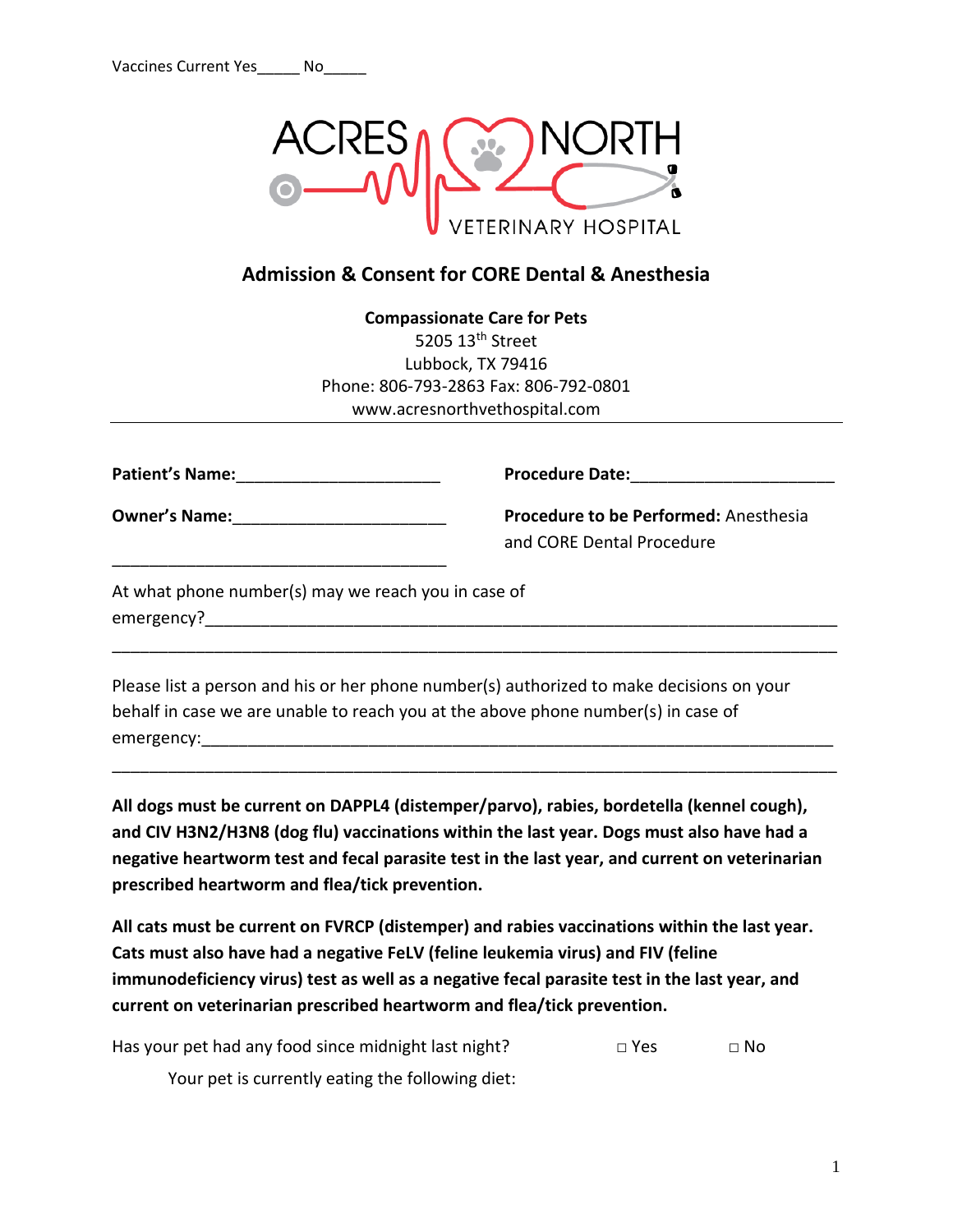| <b>Vaccines Current Yes</b> |  | No |
|-----------------------------|--|----|
|                             |  |    |

| Has your pet been coughing, wheezing, or breathing hard? $\square$ Yes                                         | in the District District District District District District District District District District District District District District District District District District District District District District District Distric |                         |  |
|----------------------------------------------------------------------------------------------------------------|-------------------------------------------------------------------------------------------------------------------------------------------------------------------------------------------------------------------------------|-------------------------|--|
| Has your pet been vomiting or having diarrhea?                                                                 | $\Box$ Yes                                                                                                                                                                                                                    | $\Box$ No               |  |
| Does your pet have any allergies?                                                                              | $\Box$ Yes                                                                                                                                                                                                                    | $\Box$ No               |  |
| If yes, please provide more information here: __________________________________                               |                                                                                                                                                                                                                               |                         |  |
| Has your pet ever had an adverse reaction to a medication? $\Box$ Yes                                          |                                                                                                                                                                                                                               | $\Box$ No               |  |
| If yes, please provide more information here: 1999 and 1999 and 1999 and 1999 and 1999 and 1999 and 1999 and 1 |                                                                                                                                                                                                                               |                         |  |
|                                                                                                                |                                                                                                                                                                                                                               |                         |  |
| Is your pet taking any medications?                                                                            |                                                                                                                                                                                                                               | $\Box$ Yes<br>$\Box$ No |  |
| If yes, please list any medications and supplements that your pet is currently taking.                         |                                                                                                                                                                                                                               |                         |  |
| Example: Diphenhydramine 25 mg 1 tablet by mouth every 12 hours, last given at 1PM today.                      |                                                                                                                                                                                                                               |                         |  |
| $\mathbf{1}$                                                                                                   |                                                                                                                                                                                                                               |                         |  |

| -<br>۷.       |  |  |  |
|---------------|--|--|--|
| -<br>-4<br>.ر |  |  |  |

I verify that I am the owner (or authorized agent for the owner) of the above named pet and authorize the above procedure to be performed by Acres North Veterinary Hospital. I authorize the use of anesthesia and other medication(s) as deemed necessary by the doctor and understand that hospital personnel will be employed in the procedure as directed by the doctor.

**Please indicate how would like for us to proceed if extractions or additional procedures are warranted:**

\_\_\_\_\_ I **authorize** the doctor to proceed with any necessary treatment for your pet, **regardless of cost**.

\_\_\_\_\_ I **authorize** the doctor to proceed with any necessary treatment for your pet up to \$\_\_\_\_\_\_\_\_\_\_\_\_\_\_\_\_\_\_\_. I understand that I will not be contacted unless the total additional cost of necessary services exceeds this amount.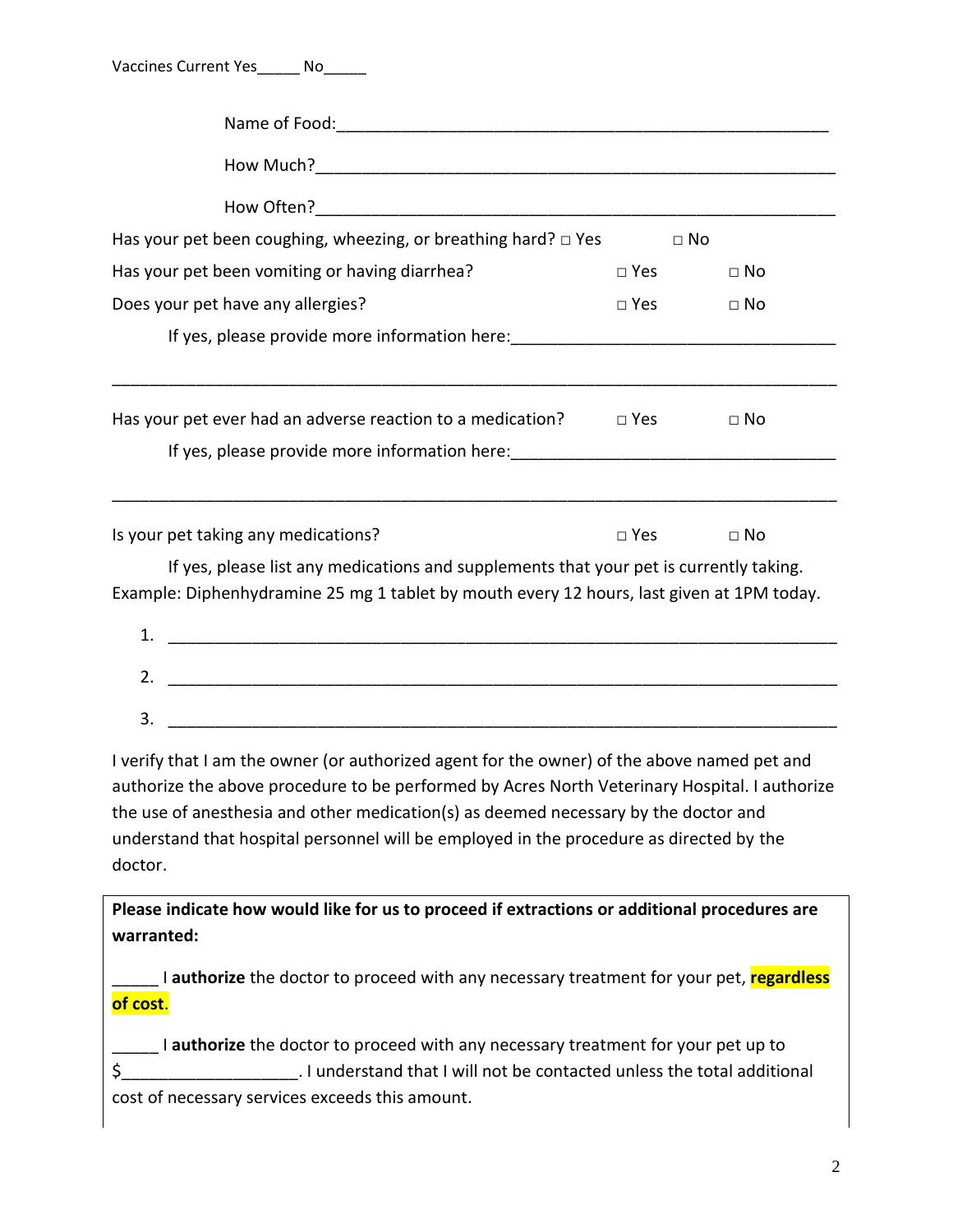\_\_\_\_\_ I **do not authorize** the doctor to proceed with any additional treatment without my consent. I understand that if I am unable to be reached by phone, my pet will be recovered from anesthesia and an additional anesthetic procedure will be needed to correct the problem(s), which will be at an additional cost to me.

## **Please initial below:**

Please **proceed** with extreme life-saving measures (CPR). I accept responsibility for all costs incurred.

Please **do not proceed** with extreme life-saving measures (CPR). I accept responsibility for all costs incurred and understand that withholding extreme life-saving measures could result in my pet's death.

\_\_\_\_\_ I **give consent** to allow Acres North Veterinary Hospital to post pictures of my pet on associated social media accounts and website. I understand that this is revocable with my written notification.

\_\_\_\_\_ I **decline** the posting of any pictures of my pet to Acres North Veterinary Hospital's social media accounts and website.

If additional space is necessary, please continue on the back and indicate here.  $\Box$ 

Microchipping is recommended for all pets as a permanent form of identification that will increase the chances of your pet getting reunited with you if lost. Do you want your pet microchipped? □ Yes □ No

Laser therapy is very useful in pain management and helping the healing process in many disease processes. The Veterinarians at Acres North Veterinary Hospital may recommend laser therapy to help your pet be more comfortable. Laser therapy is considered an alternative veterinary treatment to complement conventional veterinary medicine. Do you want to help reduce pain with a laser therapy session after today's procedure? (prices vary depending on treatment regimen) □ Yes □ No

**When you take home your pet, please do not let your pet eat or drink excessively the first day home. This is a common mistake and often causes vomiting and/or diarrhea. Wait at least one hour before giving a small portion of food or water. Please call us at (806) 793-2863 with any questions.**

**Your signature below indicates that you have reviewed this agreement in its entirety and that you agree with the terms for dentistry admission. I affirm that I am at least 18 years of age**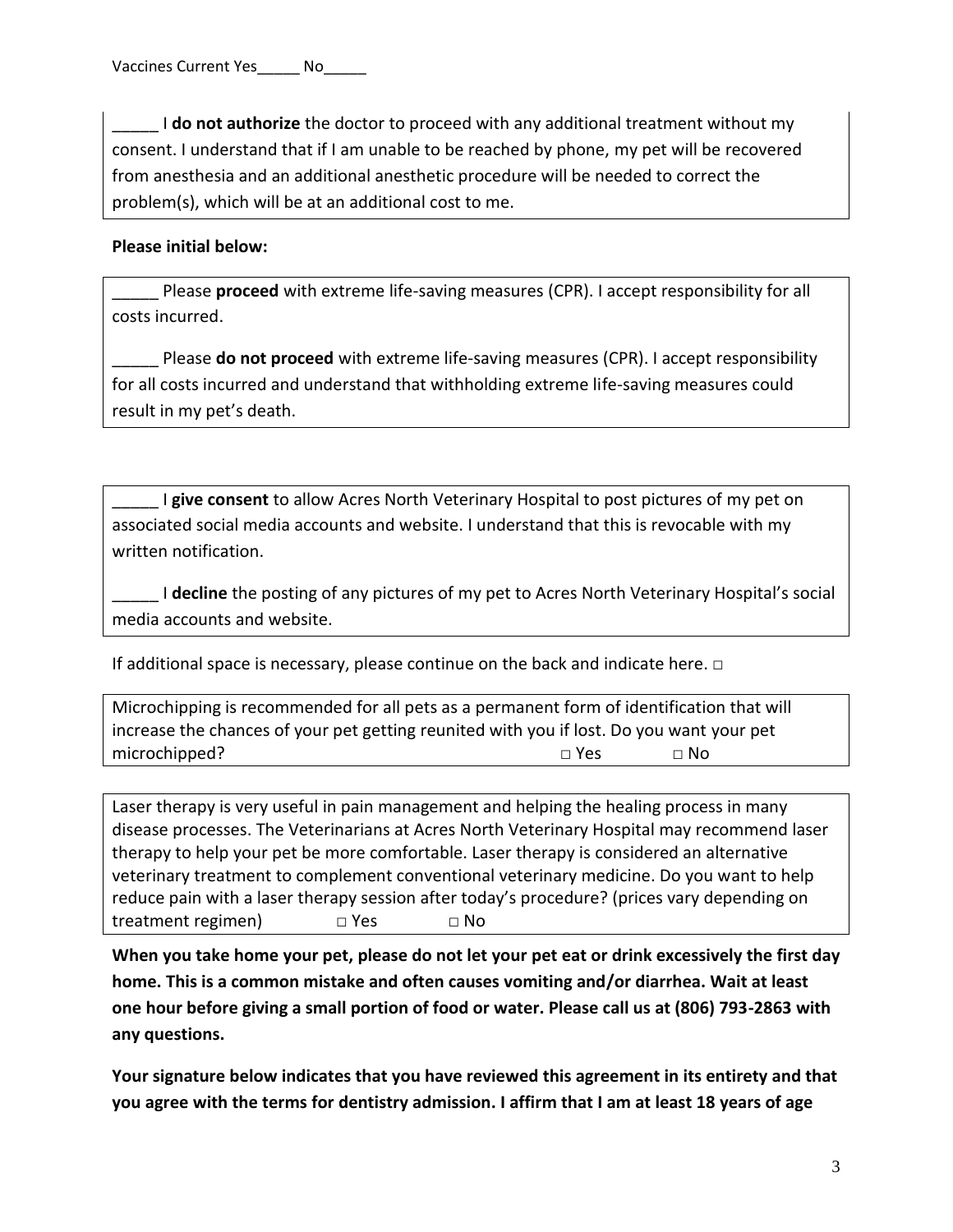**and above the legal age of majority in the state of Texas. If you have any questions about this agreement, please ask a Technician or a Veterinarian.**

| <b>Printed Name:</b>   |  |  |
|------------------------|--|--|
| Signature:             |  |  |
| Date:                  |  |  |
| <b>Admit Employee:</b> |  |  |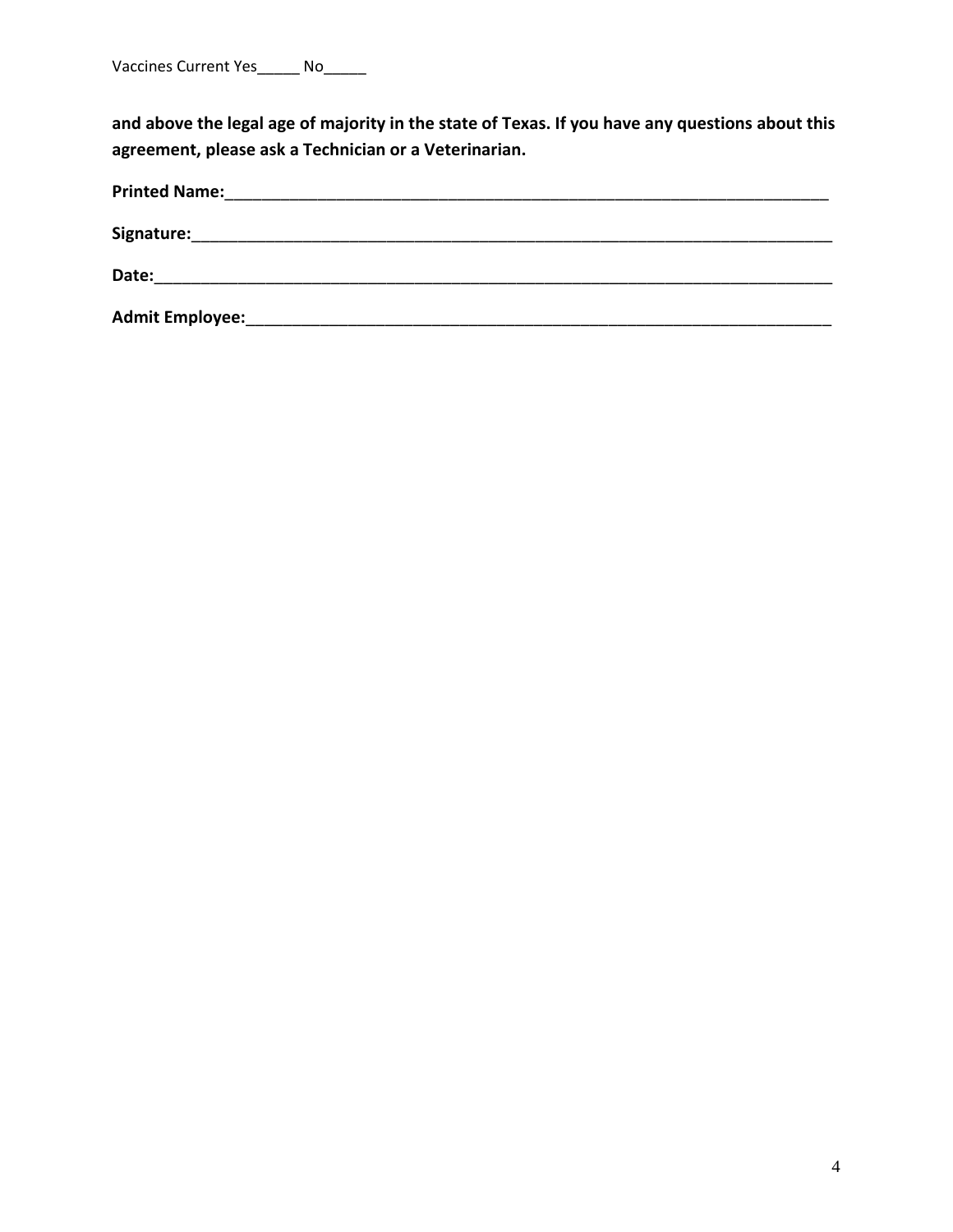## **From Acres North For Your Information:**

Vaccinations can take up to 10 days in most dogs and cats to be considered protective, and need to be planned for ahead of time to protect your pet from disease and protect all of our boarding guests. Acres North must have proof of vaccinations administered by a licensed veterinarian prior to admission your pet. Acres North does not accept owner-administered vaccinations. If you do not have proof of current vaccinations administered by a veterinarian as listed above, you agree to have Acres North perform an examination (if needed) and administer the necessary vaccinations at time of admission.

Upon arrival, your pet will be visually inspected for signs of fleas, ticks, tapeworms, and other external and internal parasites. If any are found by our Technicians, the Veterinarian will be alerted and an appropriate treatment will be administered at your cost.

Please note:

- For the safety of your pet, pre-anesthesia blood work to screen for hidden illness is performed for all anesthetized or sedated procedures.
	- $\circ$  Benefits of pre-anesthesia include allowing the doctor to assess your pet's risk group for anesthesia, helps identify hidden pre-existing conditions which have to potential to increase your pet's risks of anesthetic complications, and provides a baseline of information to compare to throughout your pet's life.
	- o If any of the pre-anesthetic blood work results are abnormal, the doctor will discuss any concerning findings with you and may decide to do one of the following:
		- Postpone the anesthesia to a future date;
		- Cancel the anesthesia;
		- Perform additional diagnostic testing to determine a diagnosis;
		- Proceed with anesthesia, but alter the medications and/or procedure(s).
- For the safety of your pet, an IV catheter and peri-operative fluids are administered to support blood pressure and allow access to administer emergency drugs if needed.
- For the safety of your pet, we will closely monitor vital signs and make adjustments as needed, including warming with a heated surgery table, heating pad, and/or warm water blanket, as your pet's condition warrants.
- For the comfort of your pet pain management is given for all dental procedures. If extractions are necessary, pain management medication(s) and antibiotics could be dispensed.
- As a complimentary service to you, we will trim the nails of all patients and express the anal glands of all canine patients while they are under anesthesia.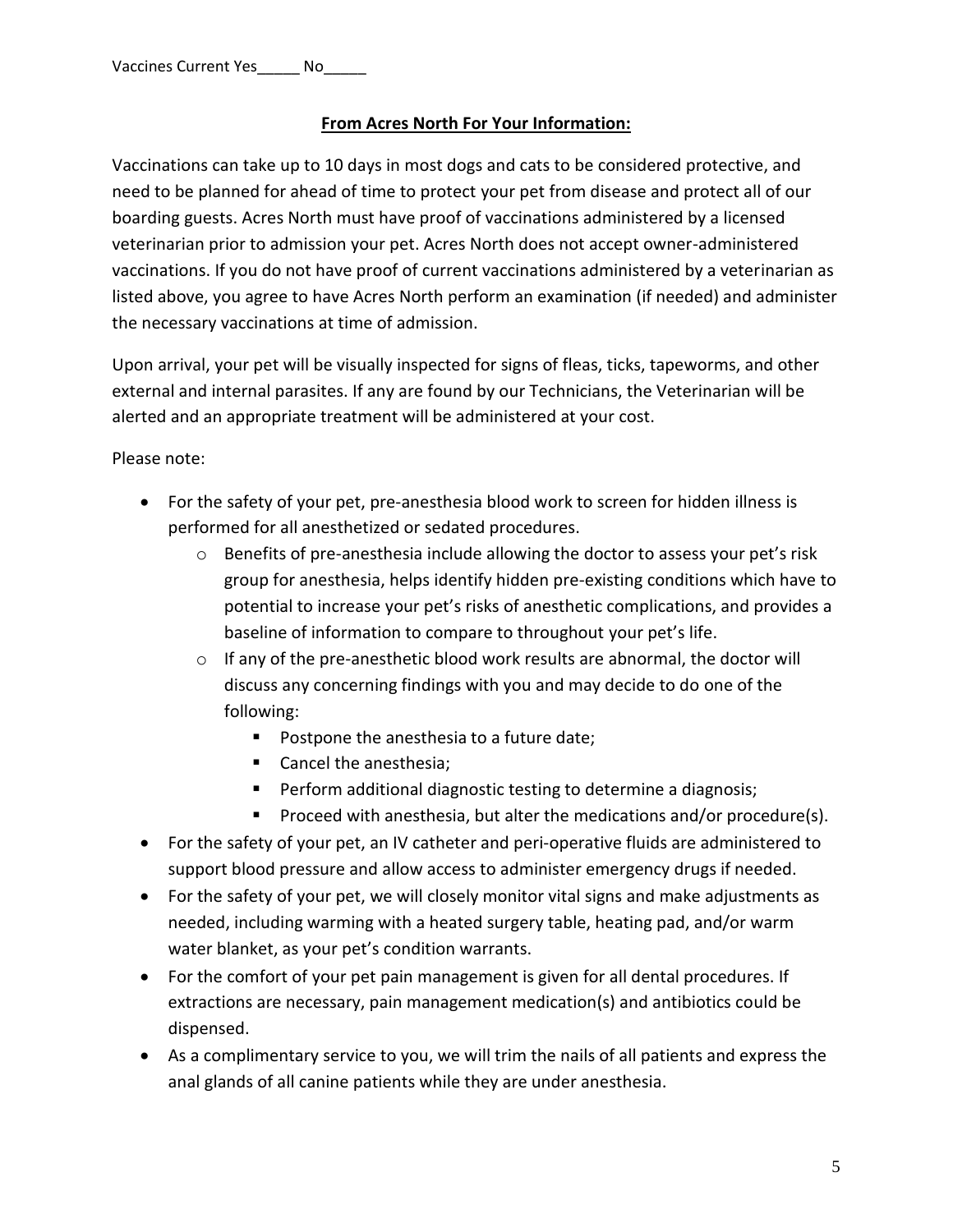I have been advised as to the nature of this procedure to be performed and the risks outlined below:

Abnormal reaction to anesthetic agents, organ failure (heart, liver, kidney, etc.), obstructed airway, regurgitation, aspiration pneumonia, gastric-dilatation volvulus (aka GDV or bloat), nerve damage, post-operative infection, equipment malfunction, and death. Other complications may occur.

No guarantees have been made regarding the outcome or cure. I understand that there is always a risk associated with any anesthesia episode, even in apparently healthy animals, and have discussed my concerns with the doctor. the doctor has provided me with an opportunity to ask questions and receive answers regarding the procedure. This risk includes serious bodily injury or death. I understand that it may be necessary to provide medical and/or surgical procedures which are not anticipated for the safety or care of my pet. I hereby consent to and authorize the performance of such altered and/or additional procedures as are necessary in the doctor's professional judgment. I accept responsibility for any result in additional charges.

We may identify additional problems during the dental procedure that could not be identified beforehand, such as broken or abscessed teeth, bone loss, deep pocketing, jaw fractures, etc. These problems are best dealt with while your pet is under anesthesia.

In the event of an unforeseen emergency, we will attempt to reach you without delay. Please know that we will take every precaution to ensure that your pet is safe and healthy enough to undergo their procedure today. Any known risks will be discussed with you. However, very rarely, emergencies do happen and we want to know your preference if no one can be reached.

I understand no staff will be attending to your pet overnight and that there is the option of transferring to the Small Animal Emergency Clinic located at 6305 66<sup>th</sup> Street, Ste. 300, Lubbock, TX 79424 (east of Milwaukee Ave. on  $66<sup>th</sup>$  Street). Their phone number is (806) 797 – 6483. I understand that Acres North Veterinary Hospital is in no way affiliated with Small Animal Emergency Clinic and that any transfer to Small Animal Emergency Clinic will incur separate charges that I will be responsible for. I also understand I will be responsible for any transportation to and from Small Animal Emergency Clinic.

The staff of Acres North Veterinary Hospital love to share pictures of our guests and patients with the community through social media such as Facebook<sup>®</sup> and Twitter<sup>®</sup> and our website. Please help us be involved by letting us post cute pictures of your pets. Like us on Facebook® and follow us on Twitter®.

Pick-ups must occur during normal business hours (Monday – Friday 8 AM – 12 PM and 2 PM – 6 PM and Saturday 8 AM – 1 PM) and will be scheduled with you to review necessary aftercare